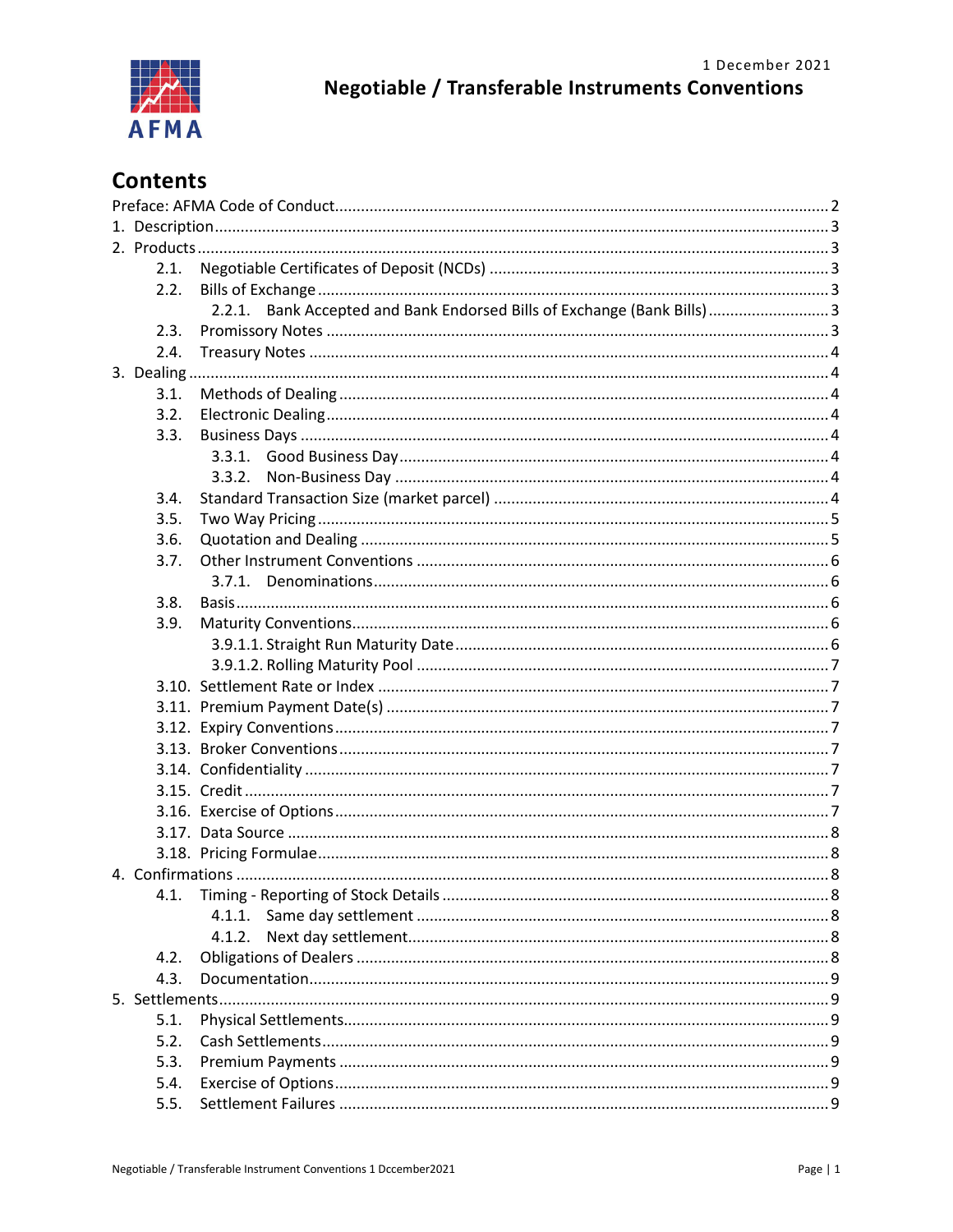# <span id="page-1-0"></span>**Preface: AFMA Code of Conduct**

AFMA promotes efficiency, integrity and professionalism in Australia's financial markets. The AFMA Code of Conduct (the Code) clearly articulates the ethical principles for minimum acceptable standards of behaviour and supports responsible decision making by firms and individuals engaged in financial markets activities.

All AFMA Financial Markets Members and Partner Members<sup>1</sup> are expected to observe the Code and operate with integrity, professionalism and competence. The Code is designed to support behaviors that put the interests of clients, the firm and the wider community ahead of personal or individual interests and promotes confident participation by users in Australia's OTC markets.

The Code is presented in two parts - the **Ethical Principles** and the **Guidelines**.

Market participants are reminded that they are generally expected to observe and adhere to the market standards and conventions as set out below when engaging in any form of market dealing.

<span id="page-1-1"></span><sup>1</sup> As defined in the AFMA Constitution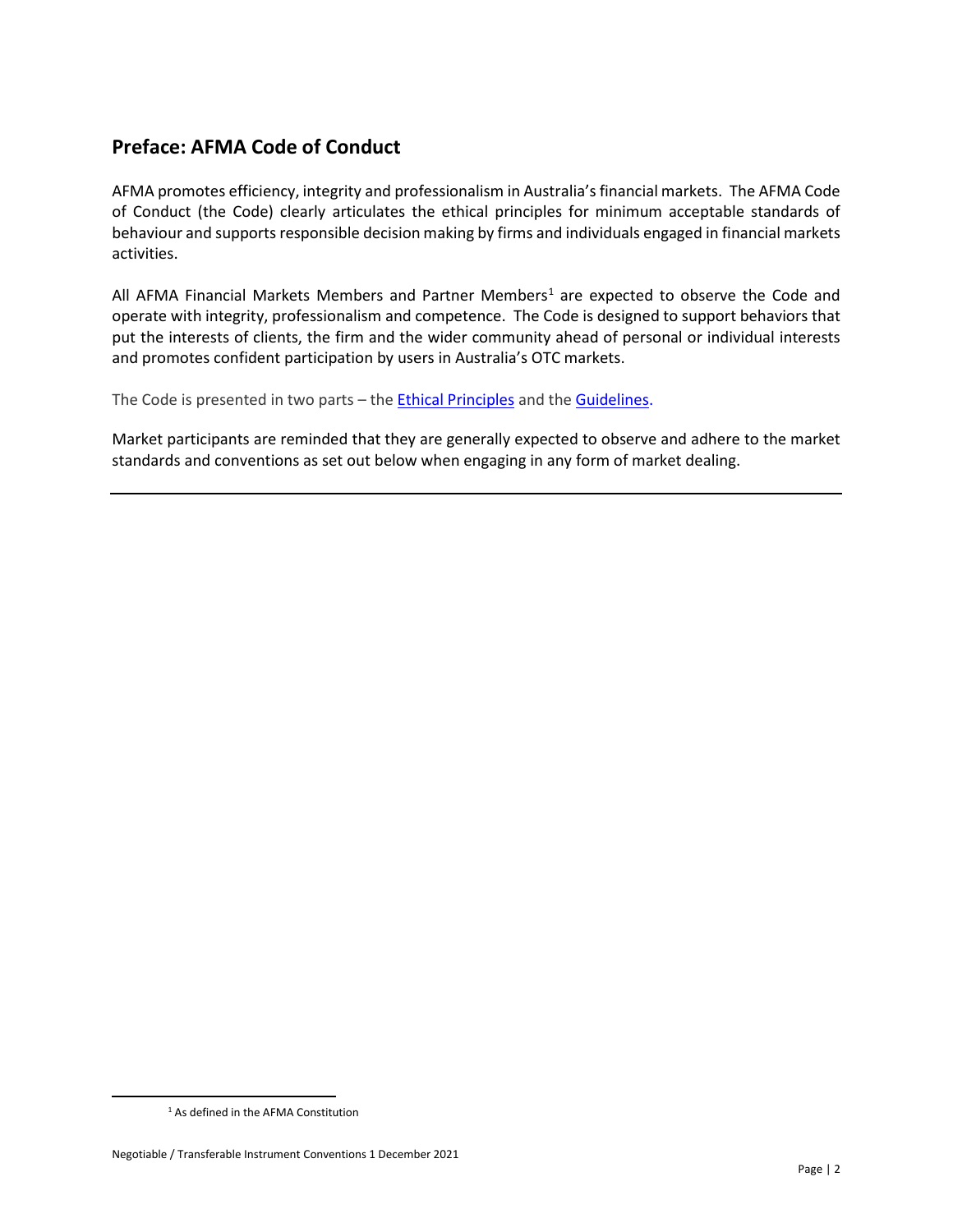# <span id="page-2-0"></span>**1. Description**

The Negotiable/Transferable Instruments Conventions (the NTI Conventions) represent industry promoted standards in Australia's short-term securities market and establish the trading protocols to be followed by market participants when transacting in this market.

Products<sup>[2](#page-2-6)</sup> traded are senior unsecured discount securities<sup>[3](#page-2-7)</sup> having a residual maturity of 365 days or less<sup>[4](#page-2-8)</sup>. While this market includes certain government securities, it is primarily underpinned by the issuance of senior unsecured bank securities and the secondary trading that subsequently occurs in these securities. Products are all discount securities, meaning that they do not bear interest. Instead, the discounted value implies the current yield to maturity relative to the holder receiving full face value at maturity.

# <span id="page-2-1"></span>**2. Products**

# <span id="page-2-2"></span>**2.1. Negotiable Certificates of Deposit (NCDs)**

Predominantly issued electronically in large denominations and settled through Austraclear, Negotiable Certificates of Deposit (NCDs) are issued by banks and available to be traded in the secondary market. Each NCD is issued for a specific term, generally 6 months or less, however maturity may extend to 1 year.

# <span id="page-2-3"></span>**2.2. Bills of Exchange**

A bill of exchange as defined in the Bills of Exchange Act 1909 is *an unconditional order in writing, addressed by one person to another, signed by the person giving it, requiring the person to whom it is addressed to pay on demand or at a fixed or determinable future time, a sum certain in money or to the order of a specific person, or to bearer.*

At a practical level a bill of exchange is generally described as a negotiable instrument maturing within six months (at which time it will be redeemed for its face value). It is sold at a discount to face value.

#### <span id="page-2-4"></span>**2.2.1. Bank Accepted and Bank Endorsed Bills of Exchange (Bank Bills)**

A Bill of Exchange on which the name of a bank appears as either acceptor or endorser. Where a bank is the acceptor the bill is referred to as a bank accepted bill. Where the bank has endorsed the bill on the back, either through buying the bill in the market or for a fee to raise the bill's status, it is referred to as a bank endorsed bill.

# <span id="page-2-5"></span>**2.3. Promissory Notes**

A promissory note (also known as commercial paper or one name paper) is defined in the Bills of Exchange Act as *an unconditional promise in writing made by one person to another, signed by the maker, engaging to pay on demand or at a fixed or determinable future time a sum certain in money for or to the order of a specified person or to bearer*.

<span id="page-2-7"></span><span id="page-2-6"></span><sup>&</sup>lt;sup>2</sup> Refer to Section 2.<br><sup>3</sup> A zero-coupon security which does not bear interest. The discounted value implies the current yield to maturity relative to the holder receiving full face value at maturity.

<span id="page-2-8"></span><sup>4</sup> Discount securities are also issued for terms greater than 365 days, however these are not subject to the NTI Conventions.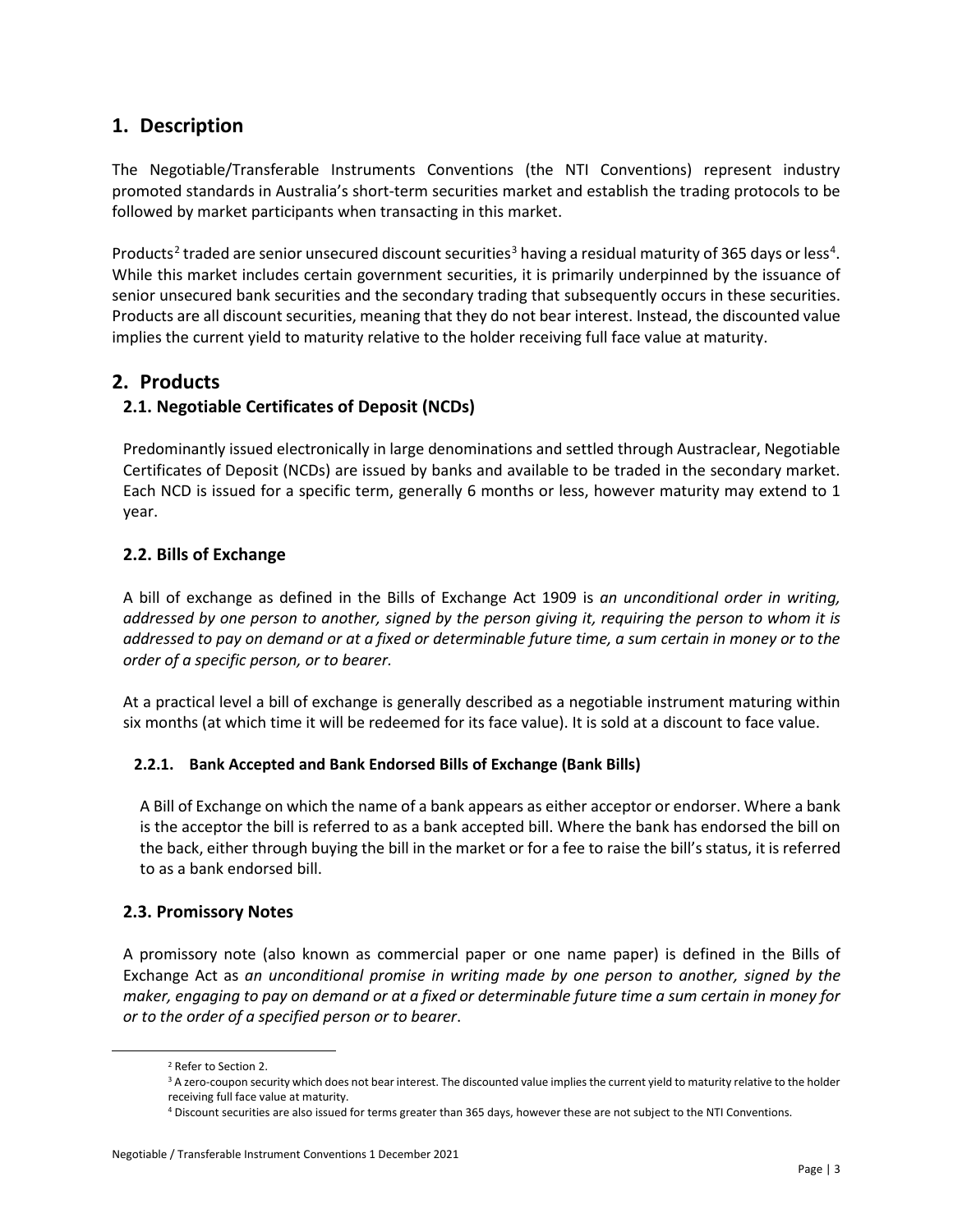At a practical level promissory notes are usually issued for terms of 185 days or less, must be signed by the party making the promise, must be for a specific sum of money, must specify the time for repayment, must be in bearer form, are transferable by delivery without endorsement, are issued and traded at a discount and are redeemable at maturity.

### <span id="page-3-0"></span>**2.4. Treasury Notes**

Treasury Notes are a short-term discount security issued by the Australian Office of Financial Management (AOFM) on behalf of the Commonwealth of Australia, redeemable at face value on maturity. This security provides the purchaser with a single payment on maturity for terms generally less than six months, however which may extend to 12 months. All Treasury Notes are exempt from nonresident interest withholding tax (IWT).

Refer to the [AOFM website](http://aofm.gov.au/ags/treasury-notes/) for further information including the pricing formula and maturity profile of Notes on issue.

# <span id="page-3-1"></span>**3. Dealing**

Except as otherwise mutually agreed, the conventionsset out below apply to all trading in securities listed under *2.0 Products.*

### <span id="page-3-2"></span>**3.1. Methods of Dealing**

Bilaterally via telephone, electronic dealing or intermediated via brokers.

#### <span id="page-3-3"></span>**3.2. Electronic Dealing**

Any electronic dealing platform authorised for use by the counterparties to a transaction.

#### <span id="page-3-4"></span>**3.3. Business Days**

#### <span id="page-3-5"></span>**3.3.1. Good Business Day**

A good business day is defined as a day other than 'bank close days' as defined in Section 14B of the *Retail Trading Act* 2008 (NSW) that apply to the whole of the State of New South Wales.

#### <span id="page-3-6"></span>**3.3.2. Non-Business Day**

Any day on which banks in the State of New South Wales are obliged or permitted to close, including Saturday and Sunday.

#### <span id="page-3-7"></span>**3.4. Standard Transaction Size (market parcel)**

#### *For maturities out to 6 months*

The standard market parcel and maximum number of lines of stock which may be delivered are as follows: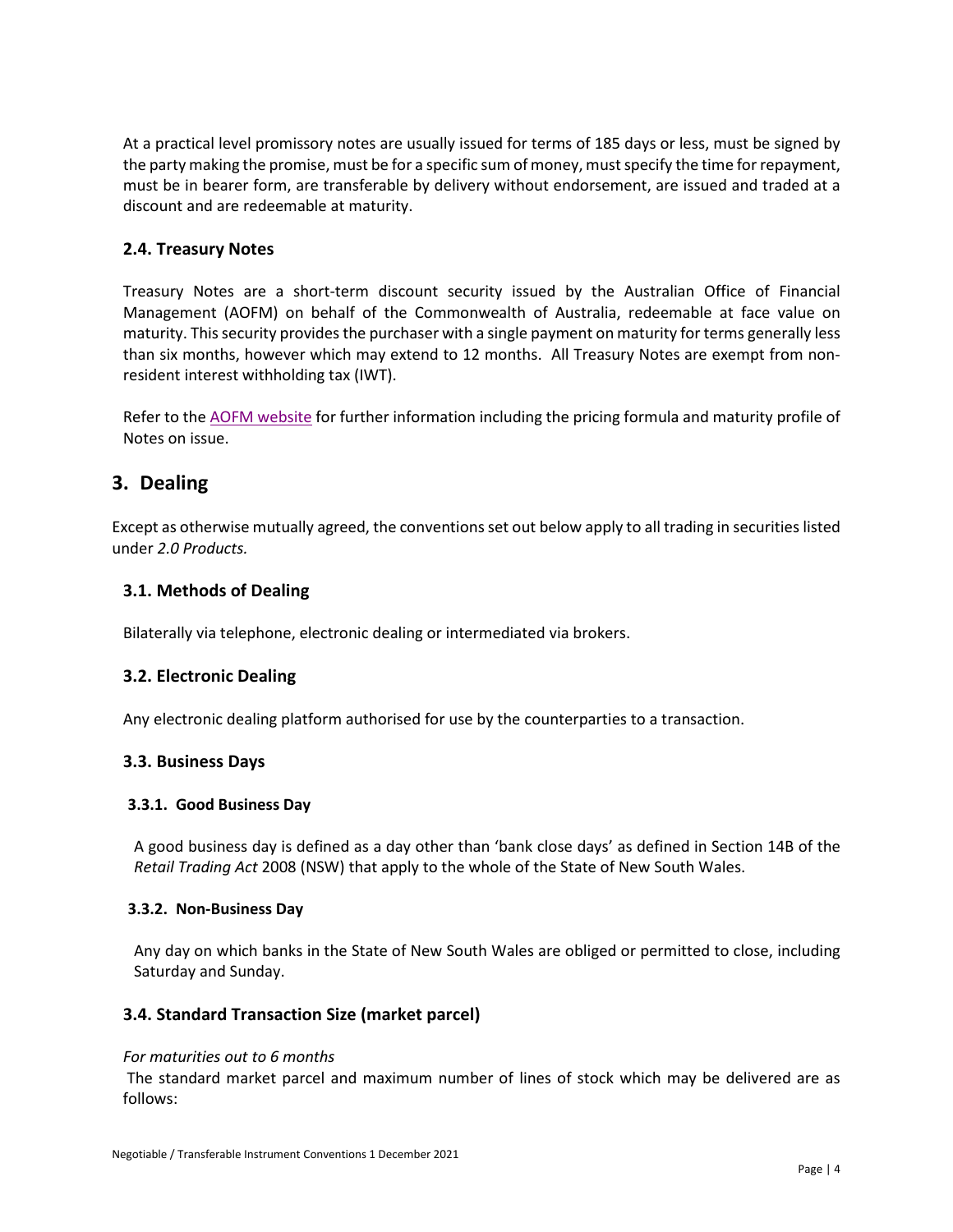| <b>Market Parcel Size</b>       | Interbank                                         | <b>Bilateral and Brokered Dealings</b><br>with institutional Investors |
|---------------------------------|---------------------------------------------------|------------------------------------------------------------------------|
| - ASX Prime Bank Paper          | \$20 million                                      | \$10 million                                                           |
| <b>Treasury Notes</b>           | As mutually agreed between<br>parties             | As mutually agreed between<br>parties                                  |
| <b>Other Product</b>            | As mutually agreed between<br>parties             | As mutually agreed between<br>parties                                  |
| <b>Maximum Lines of Stock</b>   |                                                   |                                                                        |
| Prime Bank Paper<br>\$ millions | Interbank<br>(\$m parcel dealt x 10%, rounded     | <b>Bilateral and Brokered Dealings</b><br>with institutional Investors |
|                                 | down)                                             |                                                                        |
| \$10                            | Not applicable, except as<br>referenced in 3.7.1. |                                                                        |
| \$20                            | 2                                                 |                                                                        |
| \$30                            | 3                                                 | As mutually agreed<br>between parties                                  |
| \$40                            | 4                                                 |                                                                        |
| \$50                            | 5                                                 |                                                                        |
| \$100                           | 10                                                |                                                                        |
| $$150+$                         | 15                                                |                                                                        |

*Lines of stock* is defined as short term debt instruments with the same drawer, the same maturity date and in the case of bank accepted/endorsed bills, the same acceptor/endorser.

#### *For maturities greater than 6 months and less than 12 months*

The minimum interbank market parcel is AUD\$10million of acceptable short-term debt instruments, comprising of one line of stock per AUD\$10million.

# <span id="page-4-0"></span>**3.5. Two Way Pricing**

Dealers may quote a two-way market however are not obliged to, except as required under the BBSW Administrator's *Prime Bank Conventions*.

#### <span id="page-4-1"></span>**3.6. Quotation and Dealing**

Standard tick size is 1 basis point.

<span id="page-4-2"></span>Interest rate yield is quoted to 2 decimal places, or as otherwise agreed by the counterparties to the transaction.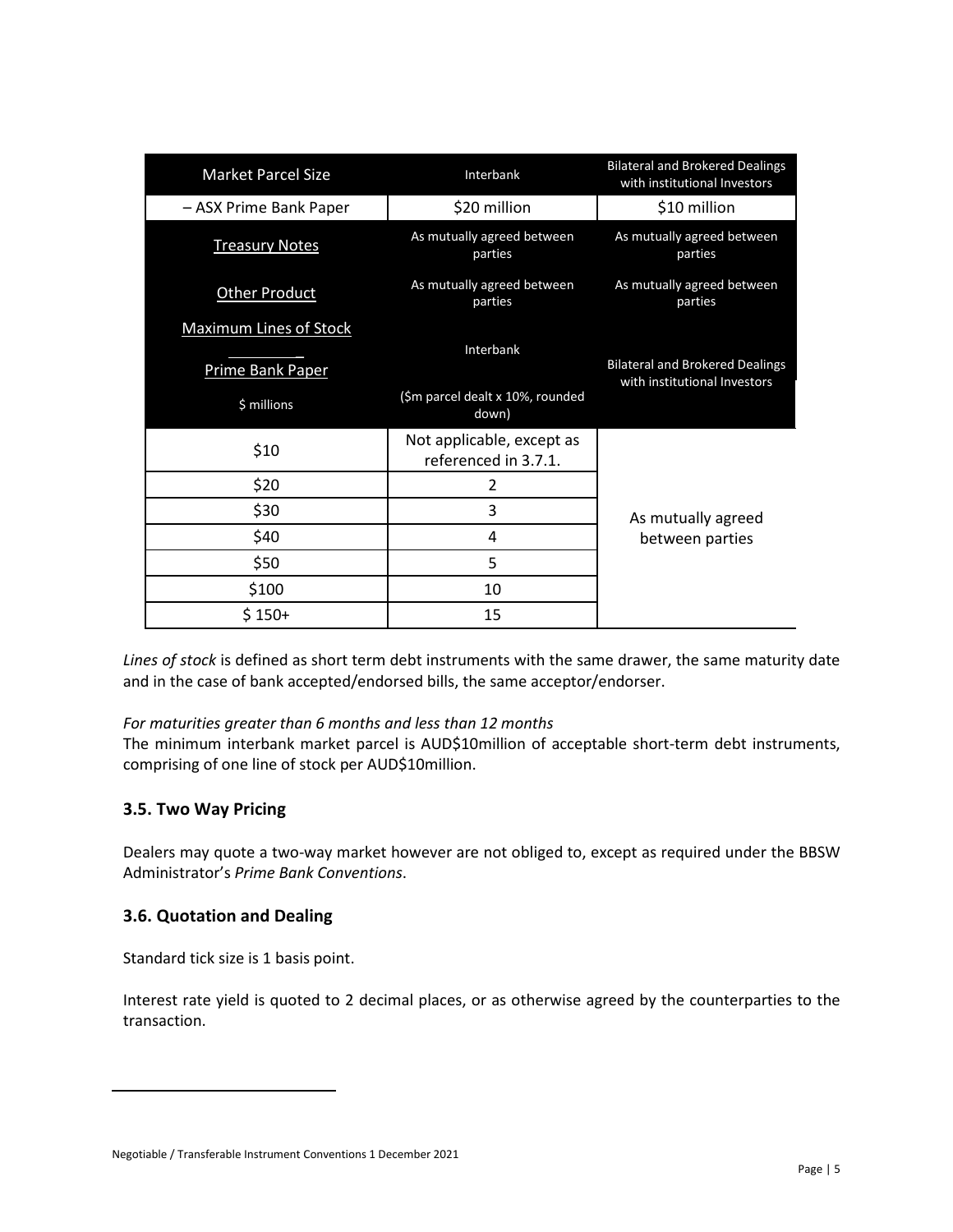Interest rate yield on Treasury Notes may be quoted to 4 decimal places, or as otherwise agreed by the counterparties to the transaction.

### <span id="page-5-0"></span>**3.7. Other Instrument Conventions**

#### <span id="page-5-1"></span>**3.7.1. Denominations**

Unless mutually agreed otherwise the standard denominations for each line with an identical drawer, acceptor and maturity date on each bill or in the case of negotiable certificates of deposit and promissory notes, an identical issuer and maturity date, are:

- 10 securities of \$100,000 per million
- 2 securities of \$ 500,000 per million
- 1 security of  $$1,000,000$ 1 security of \$ 5,000,000

#### <span id="page-5-2"></span>**3.8. Basis**

All rates are quoted on an actual/365-day fixed basis. The standard convention denominator doesn't adjust for leap years unless otherwise stated.

#### <span id="page-5-3"></span>**3.9. Maturity Conventions**

#### 3.9.1. ASX Prime Bank Eligible Securities

As a means of promoting secondary market liquidity, Products issued by or accepted by an ASX Prime Bank<sup>[5](#page-5-5)</sup> and which are defined as Bank Paper<sup>[6](#page-5-6)</sup> are grouped and traded in monthly tenor<sup>[7](#page-5-7)</sup> daily rolling maturity buckets(referred to as the rolling maturity pool). Each pool is determined, firstly by the Straight Run Maturity Date, and secondly by the range of consecutive Good Business Days included in the pool.

#### <span id="page-5-4"></span>**3.9.1.1. Straight Run Maturity Date**

The Straight Run Maturity Date is determined through the application of the '*modified following' [8](#page-5-8)* method:

- A. In the first instance the Straight Run Maturity Date will be the same calendar day in the corresponding maturity month, provided this calendar day is a Good Business Day as defined in Section 3.3.1.
- B. If the calendar day is not a Good Business Day or is a Non-Business Day as defined in Section 3.3.2, then the Straight Run Maturity Date will be the following Good Business Day except when the following Good Business Day falls in the next calendar month, then

<span id="page-5-5"></span> $^5$  ASX Prime Banks are defined in the ASX Prime Bank Conventions  $^6$  Bank Paper is defined in the ASX BBSW Conventions.

<span id="page-5-6"></span>

<span id="page-5-7"></span><sup>&</sup>lt;sup>7</sup> BBSW tenors are described in the ASX BBSW Conventions.

<span id="page-5-8"></span><sup>8 &</sup>quot;Modified following" is a globally accepted business day convention whereby payment days that fall on a holiday or a Saturday or a Sunday roll forward to the next business day. If that day falls in the next calendar month, the payment day rolls backward to the preceding business day.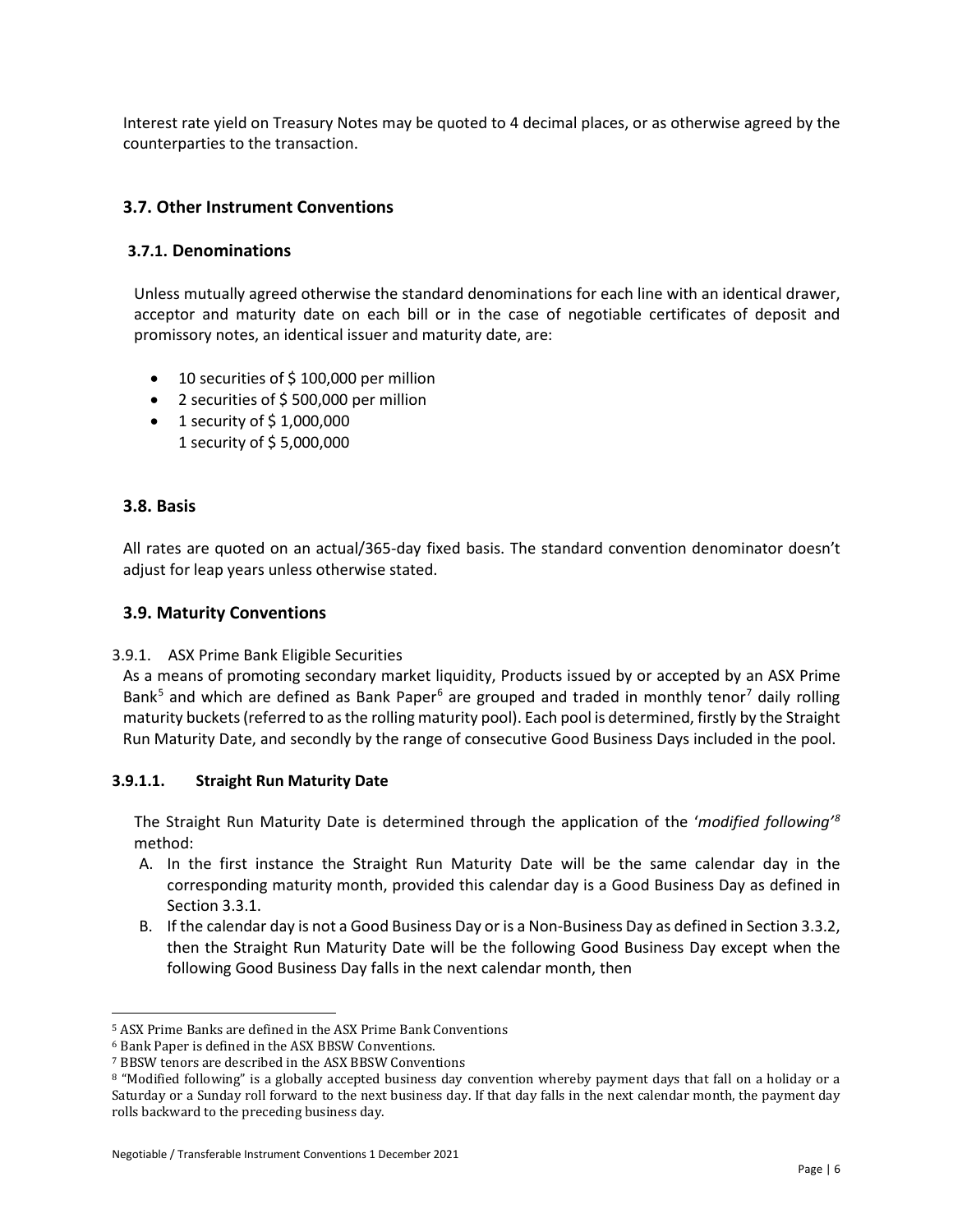C. If the following Good Business day falls in the next calendar month, the Straight Run Maturity Date will be the preceding Good Business Day.

#### **3.9.1.2. Rolling Maturity Pool**

<span id="page-6-0"></span>The Rolling Maturity Pool is described in the ASX BBSW Conventions.

#### 3.9.2. Treasury Notes, Other Product

Secondary market maturity conventions are mutually agreed between the parties at the time of dealing.

#### <span id="page-6-1"></span>**3.10. Settlement Rate or Index**

Not applicable.

#### <span id="page-6-2"></span>**3.11. Premium Payment Date(s)**

Not applicable.

#### <span id="page-6-3"></span>**3.12. Expiry Conventions**

Not applicable.

#### <span id="page-6-4"></span>**3.13. Broker Conventions**

The conventions apply equally to brokered and bilaterally negotiated transactions.

#### <span id="page-6-5"></span>**3.14. Confidentiality**

No specific conventions apply. Refer to the AFMA [Code of Conduct](https://afma.com.au/code-of-conduct)

#### <span id="page-6-6"></span>**3.15. Credit**

Market participants should accept Products subject to their available credit limits. The seller will provide the buyer with details of the transaction as prescribed in *Section 4.1. Timing*.

It is incumbent on the buyer to notify the seller of any rejection of the transaction due to lack of available credit limits in a timely manner (generally within 10 minutes of being advised of the details of the transaction).

#### <span id="page-6-7"></span>**3.16. Exercise of Options**

Not applicable.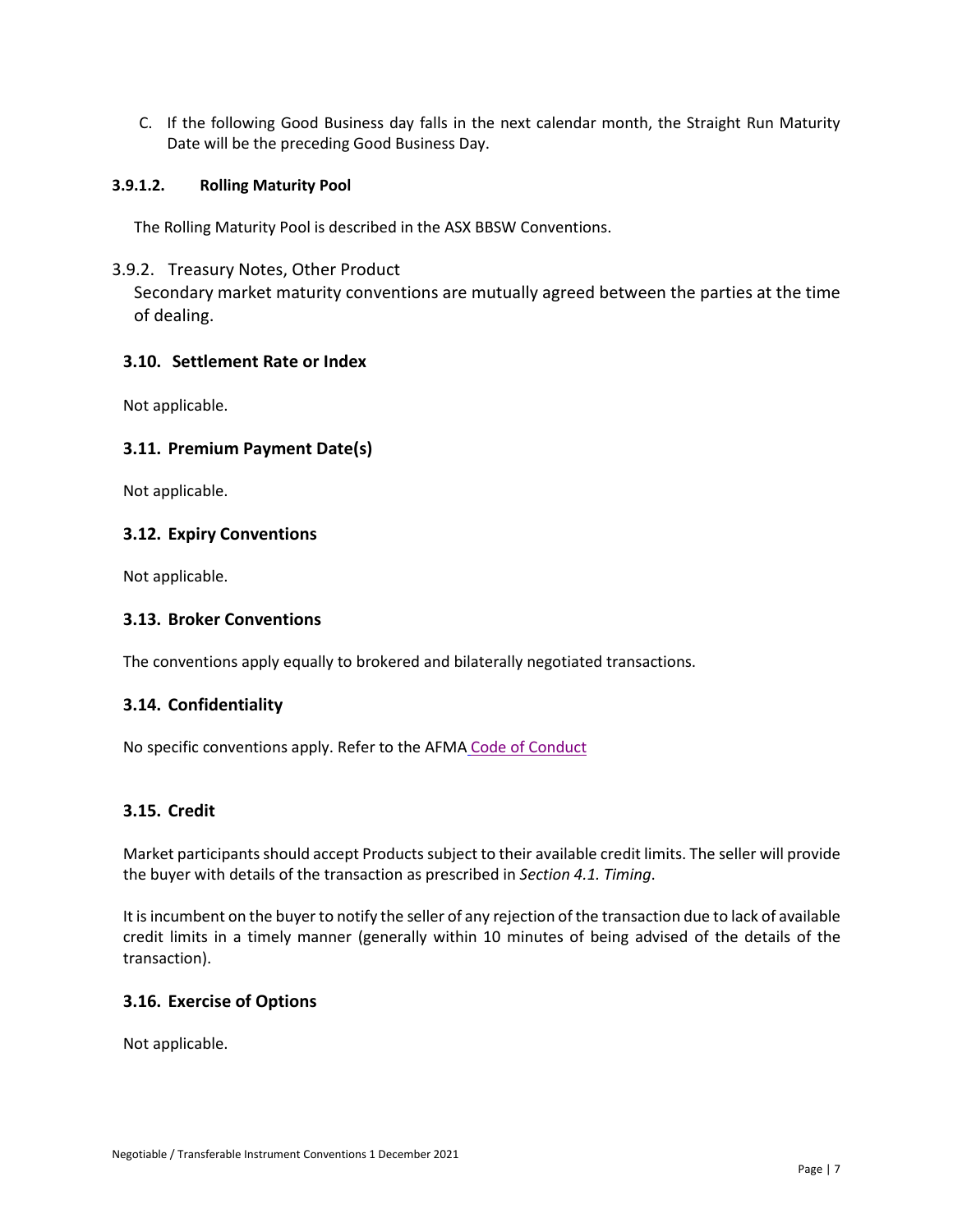## <span id="page-7-0"></span>**3.17. Data Source**

Prime Banks will endeavour to make markets on Approved Venue screens in accordance with the pricing obligations described in the ASX Prime Bank Conventions.

The BBSW Administrator will endeavour to publish End of Day Rates for Prime Bank paper.

# <span id="page-7-1"></span>**3.18. Pricing Formulae**

Simple interest (or simple discounting) is the basis of the pricing of short term securities. The formula for pricing discount securities is as follows:

$$
P = \frac{FV}{1 + (r \times t)}
$$

 $FV$  = face value of the security  $r =$  per annum yield to maturity  $t =$  time to maturity in years (days/365)

# <span id="page-7-2"></span>**4. Confirmations**

Refer to the [AFMA Common Confirmation and Settlement Standards.](https://afma.com.au/standards/market-conventions/Australian%20Common%20Confirmation%20and%20Settlement%20Standards.pdf)

# <span id="page-7-3"></span>**4.1. Timing - Reporting of Stock Details**

# <span id="page-7-4"></span>**4.1.1. Same day settlement**

The stock details of Bank Paper transactions dealt inside the ASX VWAP Trading Window must be advised by the seller to the buyer no later than 10.10am (AEST/AEDT), or as otherwise prescribed in the ASX BBSW Trade and Trade Reporting Guidelines.

The stock details of all other Product dealt (amount, yield, maturity date, drawer & acceptor as applicable) for same day settlement should be agreed between the parties within 20 minutes of trade execution.

#### <span id="page-7-5"></span>**4.1.2. Next day settlement**

The details of all Product transactions (amount, yield, maturity date, drawer & acceptor as applicable) dealt for next day settlement should be provided to the buying counterparty as soon as possible, but in any event, by no later than 8:30am (AEST/AEDT) on the day of settlement.

# <span id="page-7-6"></span>**4.2. Obligations of Dealers**

Dealers should ensure that deal tickets or inputs to front office dealing systems are completed in a timely fashion to allow for compliance with *Section 4.1*.